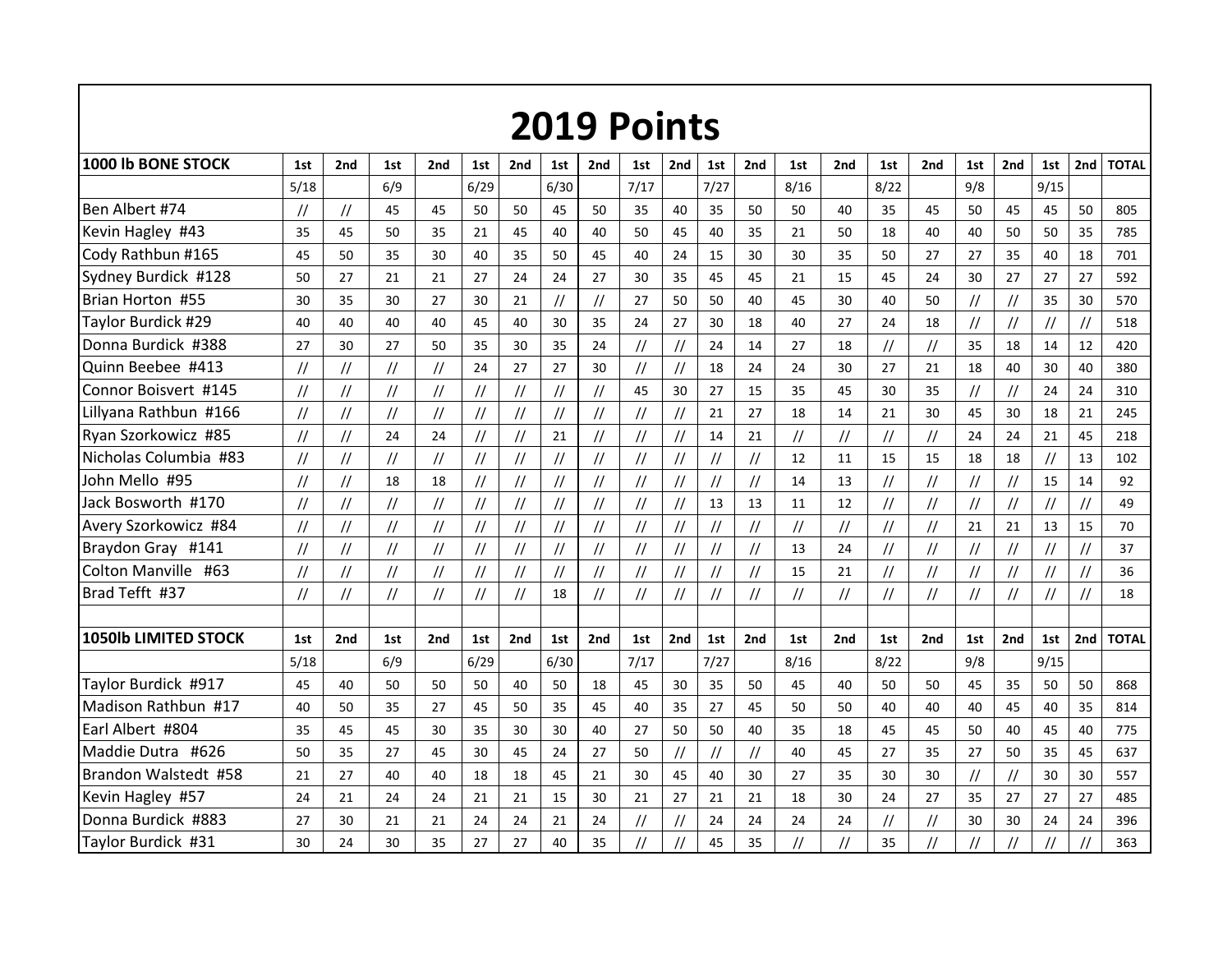| Britney Labelle #14         | $\prime\prime$ | $\frac{1}{2}$                    | $^{\prime\prime}$ | $\frac{1}{2}$                        | 40            | 35                               | 27                               | 50                               | 35                               | 40                               | 30                                                           | 27                               | //                               | $\frac{1}{2}$                    | $\frac{1}{2}$                    | $\frac{1}{2}$                    | $\frac{1}{2}$                    | $\frac{1}{2}$                    | $\frac{1}{2}$                                                | $\frac{1}{2}$                                                | 284          |
|-----------------------------|----------------|----------------------------------|-------------------|--------------------------------------|---------------|----------------------------------|----------------------------------|----------------------------------|----------------------------------|----------------------------------|--------------------------------------------------------------|----------------------------------|----------------------------------|----------------------------------|----------------------------------|----------------------------------|----------------------------------|----------------------------------|--------------------------------------------------------------|--------------------------------------------------------------|--------------|
| AJ Jusseame #75             | $\frac{1}{2}$  | $\frac{1}{2}$                    | $\frac{1}{2}$     | $\frac{1}{2}$                        | $\frac{1}{2}$ | $\frac{1}{2}$                    | $\frac{1}{2}$                    | $\frac{1}{2}$                    | 24                               | $\frac{1}{2}$                    | $\frac{1}{2}$                                                | $\frac{1}{2}$                    | 21                               | 27                               | $\frac{1}{2}$                    | $\frac{1}{2}$                    | $\frac{1}{2}$                    | $\frac{1}{2}$                    | $\frac{1}{2}$                                                | $\frac{1}{2}$                                                | 72           |
| Faith Bettencourt #21       | $\frac{1}{2}$  | $\frac{1}{2}$                    | $\frac{1}{2}$     | $\frac{1}{2}$                        | $\frac{1}{2}$ | $\ensuremath{\mathnormal{/\!/}}$ | $\frac{1}{2}$                    | $\frac{1}{2}$                    | 18                               | $\frac{1}{2}$                    | $\sqrt{}$                                                    | $\ensuremath{\mathnormal{/\!/}}$ | 30                               | 21                               | $\frac{1}{2}$                    | $\frac{1}{2}$                    | $\sqrt{}$                        | $\frac{1}{2}$                    | $\frac{1}{2}$                                                | $\frac{1}{2}$                                                | 69           |
| Brad Tefft #38              | $\frac{1}{2}$  | $\frac{1}{2}$                    | $\frac{1}{2}$     | $\frac{1}{2}$                        | $\frac{1}{2}$ | $\ensuremath{\mathnormal{/\!/}}$ | 18                               | $\frac{1}{2}$                    | $\frac{1}{2}$                    | $\frac{1}{2}$                    | $\frac{1}{2}$                                                | $\ensuremath{\mathnormal{/\!/}}$ | $\frac{1}{2}$                    | $\frac{1}{2}$                    | $\frac{1}{2}$                    | $\frac{1}{2}$                    | $\sqrt{}$                        | $\frac{1}{2}$                    | $\frac{1}{2}$                                                | $\frac{1}{2}$                                                | 18           |
|                             |                |                                  |                   |                                      |               |                                  |                                  |                                  |                                  |                                  |                                                              |                                  |                                  |                                  |                                  |                                  |                                  |                                  |                                                              |                                                              |              |
| <b>1050lb ECONOMY STOCK</b> | 1st            | 2 <sub>nd</sub>                  | 1st               | 2nd                                  | 1st           | 2nd                              | 1st                              | 2nd                              | 1st                              | 2nd                              | 1st                                                          | 2nd                              | 1st                              | 2nd                              | 1st                              | 2nd                              | 1st                              | 2nd                              | 1st                                                          | 2nd                                                          | <b>TOTAL</b> |
|                             | 5/18           |                                  | 6/9               |                                      | 6/29          |                                  | 6/30                             |                                  | 7/17                             |                                  | 7/27                                                         |                                  | 8/16                             |                                  | 8/22                             |                                  | 9/8                              |                                  | 9/15                                                         |                                                              |              |
| Kevin Hagley #05            | 45             | 45                               | 45                | 50                                   | 50            | 50                               | 50                               | 45                               | 45                               | 40                               | 27                                                           | 35                               | 50                               | 40                               | 50                               | 45                               | 40                               | 50                               | 40                                                           | 40                                                           | 882          |
| Leo Duffin #120             | 50             | 50                               | 40                | 45                                   | 40            | 40                               | 45                               | 50                               | 50                               | 50                               | 45                                                           | 45                               | 24                               | 30                               | 45                               | 50                               | 50                               | 40                               | 45                                                           | 35                                                           | 869          |
| Elizabeth Terwilleger #27   | 40             | 40                               | 50                | 40                                   | 35            | 35                               | 35                               | 30                               | 40                               | 45                               | $\frac{1}{2}$                                                | $\frac{1}{2}$                    | 27                               | 35                               | 35                               | 35                               | 45                               | 45                               | 30                                                           | 50                                                           | 692          |
| Mike MacDonald #142         | 35             | 35                               | 35                | 35                                   | 30            | 30                               | 40                               | 40                               | $\frac{1}{2}$                    | $\frac{1}{2}$                    | 30                                                           | 30                               | 18                               | 21                               | 40                               | 40                               | $\frac{1}{2}$                    | $\frac{1}{2}$                    | 35                                                           | 27                                                           | 521          |
| Jim Heil #105               | $\ast$         | $\ast$                           | $^{\prime\prime}$ | $\frac{1}{2}$                        | 45            | 45                               | 30                               | 35                               | $\frac{1}{2}$                    | $\frac{1}{2}$                    | 35                                                           | 40                               | 30                               | 27                               | $\frac{1}{2}$                    | $\frac{1}{2}$                    | $\sqrt{}$                        | $\ensuremath{\mathnormal{/\!/}}$ | 50                                                           | 30                                                           | 367          |
| Brandon Bosworth #777       | $\frac{1}{2}$  | $\frac{1}{2}$                    | $\frac{1}{2}$     | $\ensuremath{\mathnormal{/\!/}}$     | $\frac{1}{2}$ | $\ensuremath{\mathnormal{/\!/}}$ | $\frac{1}{2}$                    | $\frac{1}{2}$                    | $\frac{1}{2}$                    | $\frac{1}{2}$                    | 50                                                           | 50                               | 40                               | 50                               | $\frac{1}{2}$                    | $\ensuremath{\mathcal{U}}$       | $\frac{1}{2}$                    | $^{\prime\prime}$                | 24                                                           | 24                                                           | 238          |
| Wayne Bosworth #555         | $\frac{1}{2}$  | $\frac{1}{2}$                    | $\frac{1}{2}$     | $\sqrt{}$                            | $\frac{1}{2}$ | $\ensuremath{\mathnormal{/\!/}}$ | $\ensuremath{\mathnormal{/\!/}}$ | $\ensuremath{\mathnormal{11}}$   | $\frac{1}{2}$                    | $\ensuremath{\mathnormal{/\!/}}$ | 40                                                           | 27                               | 21                               | 24                               | $\sqrt{}$                        | $\ensuremath{\mathnormal{/\!/}}$ | $\frac{1}{2}$                    | $\ensuremath{\mathnormal{/\!/}}$ | 27                                                           | 45                                                           | 184          |
| John Helger #81             | $\frac{1}{2}$  | $\ensuremath{\mathnormal{/\!/}}$ | 30                | 30                                   | $\frac{1}{2}$ | $\ensuremath{\mathnormal{/\!/}}$ | 27                               | 27                               | 35                               | $\frac{1}{2}$                    | $\frac{1}{2}$                                                | $\ensuremath{\mathnormal{/\!/}}$ | $\ensuremath{\mathnormal{/\!/}}$ | $\ensuremath{\mathnormal{/\!/}}$ | $\frac{1}{2}$                    | $\ensuremath{\mathnormal{/\!/}}$ | $\frac{1}{2}$                    | $^{\prime\prime}$                | $\ensuremath{\mathnormal{/\!/}}$                             | $\ensuremath{\mathnormal{1}}\xspace$                         | 149          |
| Kenny Lillibridge #121      | $\ast$         | $\ast$                           | $\frac{1}{2}$     | $\frac{1}{2}$                        | 27            | 27                               | $^{\prime\prime}$                | $\frac{1}{2}$                    | $\frac{1}{2}$                    | $\frac{1}{2}$                    | $\frac{1}{2}$                                                | $\ensuremath{\mathnormal{/\!/}}$ | 35                               | 21                               | $\prime\prime$                   | $\frac{1}{2}$                    | $\sqrt{}$                        | $\frac{1}{2}$                    | $\frac{1}{2}$                                                | $\frac{1}{2}$                                                | 110          |
| Colton Manville #127        | $\frac{1}{2}$  | $\frac{1}{2}$                    | $\frac{1}{2}$     | $\frac{1}{2}$                        | $\prime$      | $\ensuremath{\mathnormal{/\!/}}$ | $\frac{1}{2}$                    | $\frac{1}{2}$                    | $\frac{1}{2}$                    | $\frac{1}{2}$                    | $\sqrt{}$                                                    | $\frac{1}{2}$                    | 45                               | 45                               | $\frac{1}{2}$                    | $\frac{1}{2}$                    | $\sqrt{}$                        | $\frac{1}{2}$                    | $\frac{1}{2}$                                                | $\ensuremath{\mathnormal{}}\slash\ensuremath{\mathnormal{}}$ | 90           |
| Aaron Ferry #159            | $\frac{1}{2}$  | $\frac{1}{2}$                    | $\frac{1}{2}$     | $^{\prime\prime}$                    | $\frac{1}{2}$ | $\ensuremath{\mathnormal{/\!/}}$ | $\frac{1}{2}$                    | $\frac{1}{2}$                    | $\sqrt{}$                        | $\ensuremath{\mathnormal{/\!/}}$ | $\frac{1}{2}$                                                | $\ensuremath{\mathnormal{/\!/}}$ | 15                               | 18                               | $\frac{1}{2}$                    | $\ensuremath{\mathcal{U}}$       | $\ensuremath{\mathnormal{/\!/}}$ | $\frac{1}{2}$                    | $\frac{1}{2}$                                                | $\frac{1}{2}$                                                | 33           |
| Megan Ferry #158            | $\frac{1}{2}$  | $\frac{1}{2}$                    | $\frac{1}{2}$     | $\frac{1}{2}$                        | $\frac{1}{2}$ | $\sqrt{}$                        | $\frac{1}{2}$                    | $\sqrt{}$                        | $\frac{1}{2}$                    | $\sqrt{}$                        | $\frac{1}{2}$                                                | $\frac{1}{2}$                    | 14                               | 15                               | $\frac{1}{2}$                    | $\sqrt{}$                        | $\frac{1}{2}$                    | $\ensuremath{\mathnormal{/\!/}}$ | $\frac{1}{2}$                                                | $\frac{1}{2}$                                                | 29           |
|                             |                |                                  |                   |                                      |               |                                  |                                  |                                  |                                  |                                  |                                                              |                                  |                                  |                                  |                                  |                                  |                                  |                                  |                                                              |                                                              |              |
| 1050lb A STOCK              | 1st            | 2nd                              | 1st               | 2nd                                  | 1st           | 2nd                              | 1st                              | 2nd                              | 1st                              | 2nd                              | 1st                                                          | 2nd                              | 1st                              | 2nd                              | 1st                              | 2nd                              | 1st                              | 2nd                              | 1st                                                          | 2nd                                                          | <b>TOTAL</b> |
|                             | 5/18           |                                  | 6/9               |                                      | 6/29          |                                  | 6/30                             |                                  | 7/17                             |                                  | 7/27                                                         |                                  | 8/16                             |                                  | 8/22                             |                                  | 9/8                              |                                  | 9/15                                                         |                                                              |              |
| Scott Barber #2             | 50             | 50                               | 35                | 40                                   | 40            | 45                               | 50                               | 40                               | 40                               | $\frac{1}{2}$                    | 30                                                           | 50                               | 24                               | $\frac{1}{2}$                    | 45                               | $\frac{1}{2}$                    | $\prime\prime$                   | $\frac{1}{2}$                    | 27                                                           | 40                                                           | 606          |
| Tanner Martin #168          | $\ast$         | $\ast$                           | 40                | 35                                   | 45            | 40                               | 45                               | 45                               | $\frac{1}{2}$                    | $\frac{1}{2}$                    | 45                                                           | 27                               | 35                               | 35                               | 35                               | 40                               | $\frac{1}{2}$                    | $\frac{1}{2}$                    | 40                                                           | 50                                                           | 557          |
| Tyler Martin #167           | $\ast$         | $\ast$                           | 45                | 45                                   | 50            | 50                               | 40                               | 50                               | $\sqrt{}$                        | $\frac{1}{2}$                    | 27                                                           | 40                               | 27                               | 30                               | 30                               | 35                               | $\frac{1}{2}$                    | $\frac{1}{2}$                    | 35                                                           | 45                                                           | 549          |
| Shy-Anne Boisvert #147      | $\frac{1}{2}$  | $\frac{1}{2}$                    | $\frac{1}{2}$     | $\frac{1}{2}$                        | $\frac{1}{2}$ | $\ensuremath{\mathnormal{/\!/}}$ | $\frac{1}{2}$                    | $\sqrt{}$                        | 50                               | 50                               | 24                                                           | 45                               | 50                               | 45                               | 50                               | 45                               | $\frac{1}{2}$                    | $\frac{1}{2}$                    | 50                                                           | 30                                                           | 439          |
| Robbie Boisvert #146        | $\frac{1}{2}$  | $\frac{1}{2}$                    | $\sqrt{}$         | $\frac{1}{2}$                        | $\frac{1}{2}$ | $\frac{1}{2}$                    | $\frac{1}{2}$                    | $\frac{1}{2}$                    | 45                               | 45                               | 35                                                           | 24                               | 45                               | 50                               | 40                               | 50                               | $\sqrt{}$                        | $^{\prime\prime}$                | 30                                                           | 35                                                           | 399          |
| Steve Wilson #151           | $\frac{1}{2}$  | $\ensuremath{\mathnormal{/\!/}}$ | $\frac{1}{2}$     | $\ensuremath{\mathnormal{1}}\xspace$ | $\frac{1}{2}$ | $\ensuremath{\mathnormal{/\!/}}$ | $\frac{1}{2}$                    | $\ensuremath{\mathnormal{/\!/}}$ | 35                               | 40                               | 40                                                           | 35                               | 40                               | 24                               | $\ensuremath{\mathnormal{/\!/}}$ | $\ensuremath{\mathnormal{/\!/}}$ | $\frac{1}{2}$                    | $\ensuremath{\mathnormal{11}}$   | 45                                                           | 24                                                           | 283          |
| Scott Colantuono #40        | $\frac{1}{2}$  | $\ensuremath{\mathnormal{/\!/}}$ | $\frac{1}{2}$     | $\ensuremath{\mathnormal{/\!/}}$     | $\frac{1}{2}$ | $\ensuremath{\mathnormal{/\!/}}$ | $^{\prime\prime}$                | $\frac{1}{2}$                    | $\ensuremath{\mathnormal{/\!/}}$ | $\ensuremath{\mathnormal{/\!/}}$ | 50                                                           | 30                               | 15                               | 21                               | 27                               | 27                               | $\ensuremath{\mathnormal{/\!/}}$ | $\ensuremath{\mathnormal{/\!/}}$ | 18                                                           | 21                                                           | 209          |
| Ross Dimock #182            | $\frac{1}{2}$  | $\frac{1}{2}$                    | 50                | 50                                   | $\frac{1}{2}$ | $\ensuremath{\mathnormal{/\!/}}$ | $\ensuremath{\mathnormal{/\!/}}$ | $\frac{1}{2}$                    | $\frac{1}{2}$                    | $\ensuremath{\mathnormal{/\!/}}$ | $\ensuremath{\mathnormal{/\!/}}$                             | $\ensuremath{\mathnormal{/\!/}}$ | 30                               | 40                               | $\frac{1}{2}$                    | $\sqrt{}$                        | $\frac{1}{2}$                    | $\sqrt{}$                        | $\ensuremath{\mathnormal{/\!/}}$                             | $\ensuremath{\mathnormal{/\!/}}$                             | 170          |
| Damon Wallington #152       | $\frac{1}{2}$  | $\frac{1}{2}$                    | $\frac{1}{2}$     | $\frac{1}{2}$                        | $\frac{1}{2}$ | $\sqrt{}$                        | $\frac{1}{2}$                    | $\frac{1}{2}$                    | $\frac{1}{2}$                    | $\frac{1}{2}$                    | $\sqrt{}$                                                    | $\sqrt{}$                        | 21                               | 18                               | 24                               | 24                               | $\frac{1}{2}$                    | $\frac{1}{2}$                    | 24                                                           | 27                                                           | 138          |
| James Boisvert #153         | $\frac{1}{2}$  | $\frac{1}{2}$                    | $\frac{1}{2}$     | $\frac{1}{2}$                        | $\frac{1}{2}$ | $\ensuremath{\mathnormal{/\!/}}$ | $^{\prime\prime}$                | $\frac{1}{2}$                    | $\frac{1}{2}$                    | $\frac{1}{2}$                    | $\frac{1}{2}$                                                | $\sqrt{}$                        | 18                               | 27                               | 21                               | 30                               | $\frac{1}{2}$                    | $\frac{1}{2}$                    | 21                                                           | 18                                                           | 135          |
| T.J. Bettencourt #32        | $\frac{1}{2}$  | $\frac{1}{2}$                    | $\frac{1}{2}$     | $\frac{1}{2}$                        | $\frac{1}{2}$ | $\ensuremath{\mathnormal{/\!/}}$ | //                               | $\sqrt{}$                        | 30                               | $\sqrt{}$                        | $\ensuremath{\mathnormal{}}\slash\ensuremath{\mathnormal{}}$ | $\ensuremath{\mathnormal{/\!/}}$ | $\frac{1}{2}$                    | $\frac{1}{2}$                    | $\frac{1}{2}$                    | $\ensuremath{\mathnormal{/\!/}}$ | $\sqrt{}$                        | //                               | $\ensuremath{\mathnormal{}}\slash\ensuremath{\mathnormal{}}$ | $\sqrt{}$                                                    | 30           |
| Lauren Ferry #157           | //             | $\frac{1}{2}$                    |                   | $\ensuremath{\mathnormal{/\!/}}$     |               | //                               |                                  |                                  |                                  |                                  |                                                              | $\overline{1}$                   | 14                               | 15                               | $\frac{1}{2}$                    | $\frac{1}{2}$                    | //                               |                                  | $\frac{1}{2}$                                                | //                                                           | 29           |
|                             |                |                                  |                   |                                      |               |                                  |                                  |                                  |                                  |                                  |                                                              |                                  |                                  |                                  |                                  |                                  |                                  |                                  |                                                              |                                                              |              |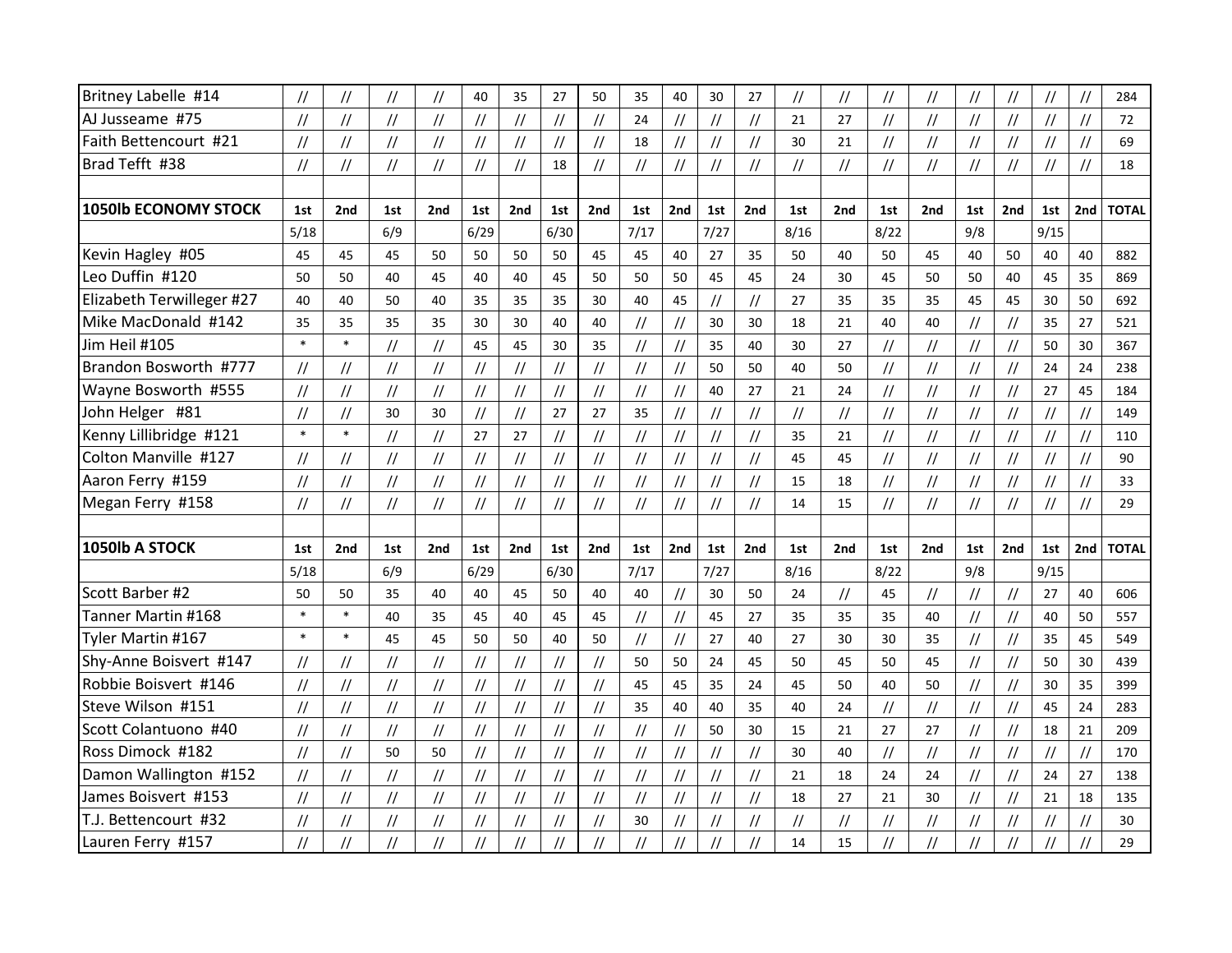| <b>1050lb ECONOMY B</b> | 1st                            | 2nd                              | 1st            | 2nd                              | 1st            | 2nd                              | 1st               | 2nd                              | 1st                              | 2nd                              | 1st                                                          | 2nd                              | 1st                              | 2nd                              | 1st                        | 2nd                              | 1st                              | 2nd                              | 1st                              | 2nd                              | <b>TOTAL</b> |
|-------------------------|--------------------------------|----------------------------------|----------------|----------------------------------|----------------|----------------------------------|-------------------|----------------------------------|----------------------------------|----------------------------------|--------------------------------------------------------------|----------------------------------|----------------------------------|----------------------------------|----------------------------|----------------------------------|----------------------------------|----------------------------------|----------------------------------|----------------------------------|--------------|
|                         | 5/18                           |                                  | 6/9            |                                  | 6/29           |                                  | 6/30              |                                  | 7/17                             |                                  | 7/27                                                         |                                  | 8/16                             |                                  | 8/22                       |                                  | 9/8                              |                                  | 9/15                             |                                  |              |
| Fred Goulart #111       | 50                             | 50                               | 50             | 45                               | 50             | 45                               | $\frac{1}{2}$     | $\frac{1}{2}$                    | 50                               | 45                               | 35                                                           | 50                               | 50                               | 50                               | 50                         | 50                               | 45                               | 40                               | 45                               | 45                               | 845          |
| Bob Reynolds #97        | 45                             | 35                               | 45             | 50                               | 15             | 50                               | 50                | 50                               | 40                               | 50                               | 40                                                           | 18                               | 45                               | 40                               | 24                         | 45                               | 50                               | 50                               | 50                               | 50                               | 842          |
| Ben Dutra #71           | 21                             | 40                               | 24             | 35                               | 18             | 35                               | 45                | 30                               | 35                               | 40                               | $\frac{1}{2}$                                                | $\frac{1}{2}$                    | 24                               | 27                               | 35                         | 30                               | 40                               | 45                               | 35                               | 27                               | 586          |
| Britney LaBelle #28     | $\frac{1}{2}$                  | $\frac{1}{2}$                    | $\frac{1}{2}$  | $\frac{1}{2}$                    | 45             | 40                               | 35                | 35                               | 13                               | 35                               | 50                                                           | 45                               | 35                               | 30                               | 45                         | 40                               | 35                               | 30                               | 27                               | 40                               | 580          |
| Erin Goulart #112       | 35                             | 30                               | $\frac{1}{2}$  | $\sqrt{}$                        | 35             | 27                               | $\frac{1}{2}$     | $\frac{1}{2}$                    | 12                               | 30                               | 21                                                           | 40                               | 21                               | 14                               | 40                         | 35                               | 30                               | 35                               | 40                               | 30                               | 475          |
| Mike MacDonald #135     | 27                             | 27                               | 21             | 24                               | 30             | 24                               | 30                | 40                               | $\frac{1}{2}$                    | $\frac{1}{2}$                    | 30                                                           | 30                               | 14                               | 24                               | $^{\prime\prime}$          | $\frac{1}{2}$                    | $\frac{1}{2}$                    | $\frac{1}{2}$                    | 24                               | 21                               | 366          |
| Brandon Walstedt #10    | 24                             | 18                               | 15             | 15                               | 21             | 18                               | 24                | 24                               | 14                               | 27                               | 18                                                           | 21                               | 12                               | 15                               | 30                         | 24                               | $\prime\prime$                   | $\frac{1}{2}$                    | 21                               | 18                               | 359          |
| Debbie Duffin #119      | 30                             | 21                               | 18             | 18                               | 24             | 15                               | 21                | 21                               | $\sqrt{}$                        | $\frac{1}{2}$                    | $\ensuremath{\mathnormal{/\!/}}$                             | $\frac{1}{2}$                    | 10                               | 14                               | 27                         | 27                               | 27                               | 27                               | $\frac{1}{2}$                    | $\frac{1}{2}$                    | 300          |
| Jim Heil #138           | $\ast$                         | $\ast$                           | $\frac{1}{2}$  | $\sqrt{ }$                       | 40             | 30                               | 27                | 27                               | $\frac{1}{2}$                    | $^{\prime\prime}$                | 27                                                           | 27                               | 18                               | 35                               | $\frac{1}{2}$              | $\frac{1}{2}$                    | $\frac{1}{2}$                    | $\ensuremath{\mathnormal{/\!/}}$ | 30                               | 35                               | 296          |
| Jeremie Mathias #30     | $\frac{1}{2}$                  | $\prime\prime$                   | 40             | 40                               | $\prime\prime$ | $\frac{1}{2}$                    | 40                | 45                               | 45                               | $\frac{1}{2}$                    | $\frac{1}{2}$                                                | $\frac{1}{2}$                    | 30                               | 45                               | $^{\prime\prime}$          | $\frac{1}{2}$                    | $\sqrt{}$                        | $\frac{1}{2}$                    | $\frac{1}{2}$                    | $\frac{1}{2}$                    | 285          |
| Dana Frobel #200        | 15                             | $\sqrt{}$                        | 27             | 30                               | 27             | 21                               | $^{\prime\prime}$ | $\ensuremath{\mathnormal{/\!/}}$ | $\frac{1}{2}$                    | $\frac{1}{2}$                    | 24                                                           | 24                               | 13                               | 18                               | $\frac{1}{2}$              | $\frac{1}{2}$                    | $\ensuremath{\mathnormal{/\!/}}$ | $\sqrt{}$                        | 18                               | 24                               | 241          |
| Scott Barber #88        | 18                             | 24                               | 35             | 14                               | 14             | 14                               | $^{\prime\prime}$ | $\ensuremath{\mathnormal{/\!/}}$ | $\ensuremath{\mathnormal{/\!/}}$ | $\ensuremath{\mathnormal{/\!/}}$ | 15                                                           | 15                               | $\sqrt{}$                        | $\ensuremath{\mathnormal{/\!/}}$ | $^{\prime\prime}$          | $\ensuremath{\mathnormal{/\!/}}$ | $\ensuremath{\mathnormal{/\!/}}$ | $\frac{1}{2}$                    | $\ensuremath{\mathnormal{/\!/}}$ | $\sqrt{}$                        | 149          |
| Britney LaBelle #6      | 40                             | 45                               | 30             | 27                               | $\prime$       | $\frac{1}{2}$                    | $\frac{1}{2}$     | $\frac{1}{2}$                    | $\sqrt{}$                        | $\frac{1}{2}$                    | $\frac{1}{2}$                                                | $\frac{1}{2}$                    | $\frac{1}{2}$                    | $\frac{1}{2}$                    | $\frac{1}{2}$              | $\frac{1}{2}$                    | $\sqrt{}$                        | $\frac{1}{2}$                    | $\frac{1}{2}$                    | $\ensuremath{\mathnormal{11}}$   | 142          |
| Jim Vincent #193        | $\frac{1}{2}$                  | $\frac{1}{2}$                    | $\frac{1}{2}$  | $\frac{1}{2}$                    | $\frac{1}{2}$  | $\frac{1}{2}$                    | $\frac{1}{2}$     | $\frac{1}{2}$                    | 24                               | $\frac{1}{2}$                    | 45                                                           | 35                               | 27                               | $\frac{1}{2}$                    | $\frac{1}{2}$              | $\frac{1}{2}$                    | $\frac{1}{2}$                    | $\ensuremath{\mathnormal{/\!/}}$ | $\frac{1}{2}$                    | $\frac{1}{2}$                    | 131          |
| Ryan Silvia #190        | $\frac{1}{2}$                  | $\frac{1}{2}$                    | $\frac{1}{2}$  | $\frac{1}{2}$                    | $\frac{1}{2}$  | $\frac{1}{2}$                    | $\frac{1}{2}$     | $\frac{1}{2}$                    | 21                               | $\sqrt{}$                        | $\frac{1}{2}$                                                | $\sqrt{}$                        | 15                               | $\frac{1}{2}$                    | $\frac{1}{2}$              | $\ensuremath{\mathnormal{/\!/}}$ | $\frac{1}{2}$                    | $\frac{1}{2}$                    | $\frac{1}{2}$                    | $\frac{1}{2}$                    | 36           |
| Jeffrey Brilhante #19   | $\frac{1}{2}$                  | $\frac{1}{2}$                    | 14             | 21                               | $\frac{1}{2}$  | $\frac{1}{2}$                    | $\frac{1}{2}$     | $\frac{1}{2}$                    | $\sqrt{}$                        | $\frac{1}{2}$                    | $\frac{1}{2}$                                                | $\frac{1}{2}$                    | $\sqrt{}$                        | $\frac{1}{2}$                    | $\frac{1}{2}$              | $\frac{1}{2}$                    | $\frac{1}{2}$                    | $\sqrt{}$                        | $\frac{1}{2}$                    | $\frac{1}{2}$                    | 35           |
| Peter Monteiro #136     | $\ensuremath{\mathnormal{11}}$ | $\frac{1}{2}$                    | $\frac{1}{2}$  | $\frac{1}{2}$                    | $\frac{1}{2}$  | $\frac{1}{2}$                    | $\prime\prime$    | $\frac{1}{2}$                    | $\sqrt{}$                        | $\frac{1}{2}$                    | $\frac{1}{2}$                                                | $\frac{1}{2}$                    | 11                               | 21                               | $\frac{1}{2}$              | $\frac{1}{2}$                    | $\sqrt{}$                        | $\frac{1}{2}$                    | $\frac{1}{2}$                    | $\sqrt{}$                        | 32           |
| Paul Camara #108        | $^{\prime\prime}$              | $\frac{1}{2}$                    | //             | $\frac{1}{2}$                    | //             | $\ensuremath{\mathnormal{/\!/}}$ | $^{\prime\prime}$ | $\frac{1}{2}$                    | 30                               | $^{\prime\prime}$                | $\frac{1}{2}$                                                | $\ensuremath{\mathnormal{/\!/}}$ | $\frac{1}{2}$                    | $\frac{1}{2}$                    | //                         | $\frac{1}{2}$                    | $\frac{1}{2}$                    | $\frac{1}{2}$                    | $\frac{1}{2}$                    | $\frac{1}{2}$                    | 30           |
| Dylan Samson #61        | $\frac{1}{2}$                  | $\ensuremath{\mathnormal{/\!/}}$ | $\frac{1}{2}$  | $\ensuremath{\mathnormal{/\!/}}$ | $\frac{1}{2}$  | $\ensuremath{\mathnormal{/\!/}}$ | $\frac{1}{2}$     | $\ensuremath{\mathnormal{/\!/}}$ | 27                               | $\frac{1}{2}$                    | $\ensuremath{\mathnormal{/\!/}}$                             | $^{\prime\prime}$                | $\ensuremath{\mathnormal{/\!/}}$ | $\ensuremath{\mathnormal{/\!/}}$ | $\ensuremath{\mathcal{U}}$ | $^{\prime\prime}$                | $\ensuremath{\mathnormal{/\!/}}$ | $\ensuremath{\mathnormal{/\!/}}$ | $\ensuremath{\mathnormal{/\!/}}$ | $\ensuremath{\mathnormal{/\!/}}$ | 27           |
| Pam Costa #80           | $\prime$ /                     | $\frac{1}{2}$                    | $\frac{1}{2}$  | $\frac{1}{2}$                    | $\frac{1}{2}$  | $\ensuremath{\mathnormal{/\!/}}$ | $\frac{1}{2}$     | $\frac{1}{2}$                    | 18                               | $\frac{1}{2}$                    | $\frac{1}{2}$                                                | $\sqrt{}$                        | $\frac{1}{2}$                    | $\frac{1}{2}$                    | $\frac{1}{2}$              | $\frac{1}{2}$                    | $\sqrt{}$                        | $\frac{1}{2}$                    | $\frac{1}{2}$                    | $\frac{1}{2}$                    | 18           |
| Liz Camara #107         | $\prime$ /                     | $\sqrt{}$                        | $\prime$       | $\frac{1}{2}$                    | $\frac{1}{2}$  | $\frac{1}{2}$                    | $\frac{1}{2}$     | $\frac{1}{2}$                    | 15                               | $\sqrt{}$                        | $\frac{1}{2}$                                                | $\sqrt{}$                        | $\frac{1}{2}$                    | $\frac{1}{2}$                    | $\frac{1}{2}$              | $\sqrt{}$                        | $\frac{1}{2}$                    | $\frac{1}{2}$                    | $\frac{1}{2}$                    | $\frac{1}{2}$                    | 15           |
| 1150lb B STOCK          | 1st                            | 2nd                              | 1st            | 2nd                              | 1st            | 2nd                              | 1st               | 2nd                              | 1st                              | 2nd                              | 1st                                                          | 2nd                              | 1st                              | 2nd                              | 1st                        | 2nd                              | 1st                              | 2nd                              | 1st                              | 2nd                              | <b>TOTAL</b> |
|                         | 5/18                           |                                  | 6/9            |                                  | 6/29           |                                  | 6/30              |                                  | 7/17                             |                                  | 7/27                                                         |                                  | 8/16                             |                                  | 8/22                       |                                  | 9/8                              |                                  | 9/15                             |                                  |              |
| Kyle Reynolds #87       | 50                             | 50                               | 50             | 45                               | 50             | 50                               | 50                | 50                               | 45                               | $^{\prime\prime}$                | 50                                                           | 50                               | 50                               | 50                               | 50                         | 50                               | $\ensuremath{\mathnormal{/\!/}}$ | $\ensuremath{\mathnormal{/\!/}}$ | $\ensuremath{\mathcal{H}}$       | $\ensuremath{\mathnormal{/\!/}}$ | 740          |
| Brian Horton #52        | 30                             | 24                               | 35             | 24                               | 24             | 35                               | 24                | 35                               | 40                               | 50                               | 27                                                           | 35                               | 30                               | 45                               | 40                         | 45                               | $\sqrt{}$                        | $\frac{1}{2}$                    | 30                               | 27                               | 600          |
| Orville Terwilleger #47 | 21                             | 40                               | 27             | 35                               | 27             | 27                               | 27                | 27                               | $\sqrt{}$                        | $\frac{1}{2}$                    | $\ensuremath{\mathnormal{}}\slash\ensuremath{\mathnormal{}}$ | $\ensuremath{\mathnormal{/\!/}}$ | 40                               | 35                               | 45                         | 40                               | 50                               | 40                               | 50                               | 50                               | 581          |
| Leo Duffin #122         | 24                             | 18                               | 21             | 21                               | 21             | 21                               | 14                | 15                               | 35                               | 45                               | 30                                                           | 27                               | 15                               | 27                               | 24                         | 27                               | 35                               | 35                               | 27                               | 30                               | 512          |
| Butch Terwilleger #9    | 35                             | 27                               | 24             | 27                               | 30             | 24                               | 18                | 21                               | $\frac{1}{2}$                    | $\frac{1}{2}$                    | $\frac{1}{2}$                                                | $\ensuremath{\mathnormal{/\!/}}$ | 27                               | 40                               | 35                         | 35                               | 45                               | 50                               | 35                               | 35                               | 508          |
| Scott Barber #00        | 45                             | 45                               | 45             | 50                               | 45             | 45                               | 45                | 40                               | 50                               | $\ensuremath{\mathnormal{/\!/}}$ | 40                                                           | 45                               | $\sqrt{}$                        | $\frac{1}{2}$                    | $^{\prime\prime}$          | $\frac{1}{2}$                    | $^{\prime\prime}$                | $\frac{1}{2}$                    | $\frac{1}{2}$                    | $\frac{1}{2}$                    | 495          |
| Butch Terwilleger #42   | 27                             | 30                               | $\overline{1}$ | $\ensuremath{\mathnormal{/\!/}}$ | $\prime$       | $\frac{1}{2}$                    | 15                | 24                               | $\overline{1}$                   | $\frac{1}{2}$                    | $\frac{1}{2}$                                                | $\overline{11}$                  | 18                               | 30                               | 30                         | 30                               | 40                               | 45                               | 40                               | 45                               | 374          |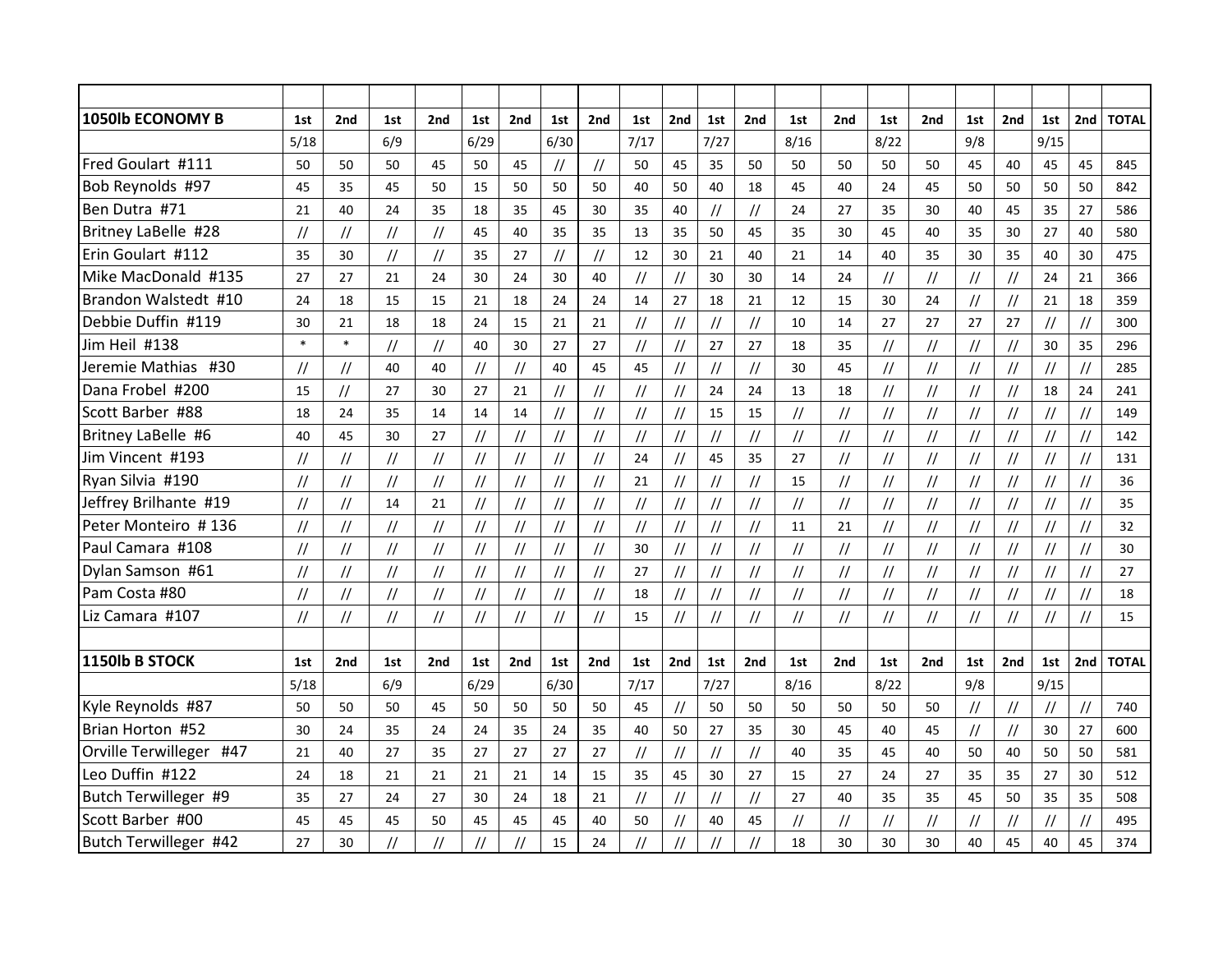| Robbie Heil #139         | $\ast$                                                       | $\ast$        | $\frac{1}{2}$                    | $\frac{1}{2}$                    | 35                         | 30            | 35            | 14                               | $\frac{1}{2}$                    | $\frac{1}{2}$                    | 45                               | 40                         | 45                               | $\prime\prime$                   | $\frac{1}{2}$                    | $\prime\prime$ | $\sqrt{}$                        | $\frac{1}{2}$                    | 45                               | 40                               | 329          |
|--------------------------|--------------------------------------------------------------|---------------|----------------------------------|----------------------------------|----------------------------|---------------|---------------|----------------------------------|----------------------------------|----------------------------------|----------------------------------|----------------------------|----------------------------------|----------------------------------|----------------------------------|----------------|----------------------------------|----------------------------------|----------------------------------|----------------------------------|--------------|
| Seth Barber #33          | 40                                                           | 35            | 30                               | 30                               | 40                         | 40            | 40            | 45                               | $\sqrt{}$                        | $\ensuremath{\mathnormal{/\!/}}$ | $\frac{1}{2}$                    | $\frac{1}{2}$              | $\frac{1}{2}$                    | $\frac{1}{2}$                    | $\frac{1}{2}$                    | $\frac{1}{2}$  | $\sqrt{}$                        | $\sqrt{}$                        | $\sqrt{}$                        | $\sqrt{}$                        | 300          |
| Rosie Almedia #67        | $\frac{1}{2}$                                                | $\frac{1}{2}$ | 40                               | 40                               | $\frac{1}{2}$              | $\frac{1}{2}$ | 21            | 30                               | $\frac{1}{2}$                    | $\ensuremath{\mathnormal{/\!/}}$ | $\frac{1}{2}$                    | $\frac{1}{2}$              | $\ensuremath{\mathnormal{/\!/}}$ | $\frac{1}{2}$                    | $\frac{1}{2}$                    | $\prime\prime$ | $\frac{1}{2}$                    | $\frac{1}{2}$                    | $\frac{1}{2}$                    | $\frac{1}{2}$                    | 131          |
| Scott Barber #172        | 18                                                           | 21            | //                               | $\ensuremath{\mathnormal{/\!/}}$ | $\frac{1}{2}$              | $\sqrt{}$     | 13            | 13                               | $\ensuremath{\mathnormal{/\!/}}$ | $\ensuremath{\mathnormal{/\!/}}$ | $\ensuremath{\mathnormal{/\!/}}$ | $\frac{1}{2}$              | 21                               | $\frac{1}{2}$                    | 27                               | $\frac{1}{2}$  | $\ensuremath{\mathnormal{/\!/}}$ | $\ensuremath{\mathnormal{/\!/}}$ | $\frac{1}{2}$                    | $\ensuremath{\mathnormal{/\!/}}$ | 113          |
| Matt Vincent #194        | $\frac{1}{2}$                                                | $\frac{1}{2}$ | $\frac{1}{2}$                    | $\frac{1}{2}$                    | $\frac{1}{2}$              | $\frac{1}{2}$ | $\frac{1}{2}$ | $\frac{1}{2}$                    | $\frac{1}{2}$                    | $\ensuremath{\mathnormal{/\!/}}$ | 35                               | 30                         | 24                               | $\frac{1}{2}$                    | $\frac{1}{2}$                    | $\frac{1}{2}$  | $\frac{1}{2}$                    | $\frac{1}{2}$                    | $\frac{1}{2}$                    | $\sqrt{}$                        | 89           |
| Mike Atkinson #59        | $\ensuremath{\mathnormal{}}\slash\ensuremath{\mathnormal{}}$ | $\sqrt{}$     | $\ensuremath{\mathnormal{/\!/}}$ | $\ensuremath{\mathnormal{/\!/}}$ | $\frac{1}{2}$              | $\sqrt{}$     | 30            | 18                               | $\frac{1}{2}$                    | $\ensuremath{\mathnormal{/\!/}}$ | $\frac{1}{2}$                    | $\ensuremath{\mathcal{U}}$ | $\ensuremath{\mathnormal{/\!/}}$ | $\frac{1}{2}$                    | $\ensuremath{\mathnormal{/\!/}}$ | $\frac{1}{2}$  | $\frac{1}{2}$                    | $\ensuremath{\mathnormal{/\!/}}$ | $\ensuremath{\mathnormal{/\!/}}$ | $\ensuremath{\mathnormal{/\!/}}$ | 48           |
|                          |                                                              |               |                                  |                                  |                            |               |               |                                  |                                  |                                  |                                  |                            |                                  |                                  |                                  |                |                                  |                                  |                                  |                                  |              |
| 1000lb LITE PRO STOCK    | 1st                                                          | 2nd           | 1st                              | 2nd                              | 1st                        | 2nd           | 1st           | 2nd                              | 1st                              | 2nd                              | 1st                              | 2nd                        | 1st                              | 2nd                              | 1st                              | 2nd            | 1st                              | 2 <sub>nd</sub>                  | 1st                              | 2nd                              | <b>TOTAL</b> |
|                          | 5/18                                                         |               | 6/9                              |                                  | 6/29                       |               | 6/30          |                                  | 7/17                             |                                  | 7/27                             |                            | 8/16                             |                                  | 8/22                             |                | 9/8                              |                                  | 9/15                             |                                  |              |
| Scott Colantuono #20     | $\frac{1}{2}$                                                | $\frac{1}{2}$ | 50                               | 50                               | $\frac{1}{2}$              | $\frac{1}{2}$ | $\frac{1}{2}$ | $\frac{1}{2}$                    | $\frac{1}{2}$                    | $\overline{11}$                  | 50                               | 50                         | 50                               | $\frac{1}{2}$                    | $\frac{1}{2}$                    | $\frac{1}{2}$  | $\sqrt{}$                        | $\frac{1}{2}$                    | $\frac{1}{2}$                    | $\frac{1}{2}$                    | 250          |
|                          |                                                              |               |                                  |                                  |                            |               |               |                                  |                                  |                                  |                                  |                            |                                  |                                  |                                  |                |                                  |                                  |                                  |                                  |              |
|                          |                                                              |               |                                  |                                  |                            |               |               |                                  |                                  |                                  |                                  |                            |                                  |                                  |                                  |                |                                  |                                  |                                  |                                  |              |
| 1050lb OPEN SS.          | 1st                                                          | 2nd           | 1st                              | 2nd                              | 1st                        | 2nd           | 1st           | 2nd                              | 1st                              | 2nd                              | 1st                              | 2nd                        | 1st                              | 2nd                              | 1st                              | 2nd            | 1st                              | 2nd                              | 1st                              | 2nd                              | <b>TOTAL</b> |
|                          | 5/18                                                         |               | 6/9                              |                                  | 6/29                       |               | 6/30          |                                  | 7/17                             |                                  | 7/27                             |                            | 8/16                             |                                  | 8/22                             |                | 9/8                              |                                  | 9/15                             |                                  |              |
| Kyle Reynolds #77        | 45                                                           | 50            | 45                               | 50                               | 50                         | 50            | 50            | 30                               | 45                               | $\ensuremath{\mathnormal{/\!/}}$ | $\frac{1}{2}$                    | $\frac{1}{2}$              | 45                               | 50                               | 50                               | 50             | 50                               | 50                               | 30                               | 50                               | 790          |
| Tyler Martin #49         | $\frac{1}{2}$                                                | $\frac{1}{2}$ | 27                               | 30                               | 45                         | 35            | 27            | 30                               | $\sqrt{}$                        | $\frac{1}{2}$                    | 45                               | 45                         | 27                               | 45                               | 40                               | 40             | $\frac{1}{2}$                    | $\ensuremath{\mathnormal{/\!/}}$ | 40                               | 35                               | 511          |
| Tanner Martin #169       | $\ast$                                                       | $\ast$        | 40                               | 40                               | 40                         | 30            | 30            | 35                               | $\frac{1}{2}$                    | $\frac{1}{2}$                    | 35                               | 35                         | 24                               | 35                               | 35                               | 45             | $\sqrt{}$                        | $\frac{1}{2}$                    | 45                               | 24                               | 493          |
| Paul Leuvelink #113      | 40                                                           | 45            | 24                               | 21                               | 24                         | 21            | $\frac{1}{2}$ | $\frac{1}{2}$                    | 40                               | $\ensuremath{\mathnormal{/\!/}}$ | 40                               | 40                         | 18                               | 30                               | 30                               | 30             | 40                               | 35                               | $\frac{1}{2}$                    | $\ensuremath{\mathnormal{/\!/}}$ | 478          |
| Britney LaBelle #23      | $^{\prime\prime}$                                            | $\frac{1}{2}$ | 21                               | 24                               | 21                         | 24            | $\frac{1}{2}$ | $\frac{1}{2}$                    | $\frac{1}{2}$                    | $\ensuremath{\mathnormal{/\!/}}$ | 50                               | 50                         | 35                               | 40                               | 45                               | 35             | 30                               | 30                               | 21                               | 21                               | 447          |
| Seth Barber #13          | 50                                                           | 40            | 50                               | 45                               | 27                         | 45            | 45            | 50                               | $\frac{1}{2}$                    | $\ensuremath{\mathnormal{/\!/}}$ | $\frac{1}{2}$                    | $\frac{1}{2}$              | $\ensuremath{\mathnormal{/\!/}}$ | $\frac{1}{2}$                    | $\frac{1}{2}$                    | $\frac{1}{2}$  | $\frac{1}{2}$                    | $\frac{1}{2}$                    | $\ensuremath{\mathnormal{/\!/}}$ | $\ensuremath{\mathnormal{/\!/}}$ | 352          |
| Robbie Heil #137         | $\ast$                                                       | $\ast$        | $\frac{1}{2}$                    | $\frac{1}{2}$                    | 30                         | 27            | 35            | 40                               | $\frac{1}{2}$                    | $\frac{1}{2}$                    | 35                               | 35                         | 50                               | $\frac{1}{2}$                    | $\frac{1}{2}$                    | $\frac{1}{2}$  | $\frac{1}{2}$                    | $\frac{1}{2}$                    | 27                               | 40                               | 319          |
| David Pine #114          | $\frac{1}{2}$                                                | $\sqrt{}$     | $\frac{1}{2}$                    | $\frac{1}{2}$                    | $\ensuremath{\mathcal{U}}$ | $\frac{1}{2}$ | $\frac{1}{2}$ | $\frac{1}{2}$                    | 50                               | 50                               | $^{\prime\prime}$                | $\frac{1}{2}$              | 21                               | $\frac{1}{2}$                    | $\frac{1}{2}$                    | $\prime\prime$ | 35                               | 40                               | 35                               | 30                               | 261          |
| Piney #112               | $\prime$ /                                                   | $\frac{1}{2}$ | $\frac{1}{2}$                    | $\frac{1}{2}$                    | $\frac{1}{2}$              | $\frac{1}{2}$ | $\frac{1}{2}$ | $\frac{1}{2}$                    | 40                               | 45                               | $\frac{1}{2}$                    | $\frac{1}{2}$              | 30                               | $\frac{1}{2}$                    | $\frac{1}{2}$                    | $\frac{1}{2}$  | 45                               | 45                               | 24                               | 27                               | 256          |
| Jimmy Heil #53           | $\ast$                                                       | $\ast$        | $\frac{1}{2}$                    | $\frac{1}{2}$                    | 35                         | 40            | 40            | 45                               | $\frac{1}{2}$                    | $\ensuremath{\mathnormal{/\!/}}$ | $\frac{1}{2}$                    | $\frac{1}{2}$              | $\ensuremath{\mathnormal{/\!/}}$ | $\frac{1}{2}$                    | $\frac{1}{2}$                    | $\frac{1}{2}$  | $\frac{1}{2}$                    | $\frac{1}{2}$                    | 50                               | 45                               | 255          |
| Ross Dimock #184         | $\frac{1}{2}$                                                | $\sqrt{}$     | 35                               | 27                               | $\frac{1}{2}$              | $\frac{1}{2}$ | $\frac{1}{2}$ | $\ensuremath{\mathnormal{/\!/}}$ | $\frac{1}{2}$                    | $\ensuremath{\mathnormal{/\!/}}$ | $\frac{1}{2}$                    | $\frac{1}{2}$              | 40                               | $\frac{1}{2}$                    | $\frac{1}{2}$                    | $\frac{1}{2}$  | $\frac{1}{2}$                    | $\frac{1}{2}$                    | $\ensuremath{\mathnormal{/\!/}}$ | $\ensuremath{\mathnormal{/\!/}}$ | 102          |
| Ross Dimock #183         | $\frac{1}{2}$                                                | $\sqrt{}$     | 30                               | 35                               | $\frac{1}{2}$              | $\frac{1}{2}$ | $\frac{1}{2}$ | $\ensuremath{\mathnormal{/\!/}}$ | $\frac{1}{2}$                    | $\frac{1}{2}$                    | $\frac{1}{2}$                    | $\frac{1}{2}$              | 15                               | $\ensuremath{\mathnormal{/\!/}}$ | $\frac{1}{2}$                    | $\frac{1}{2}$  | $\frac{1}{2}$                    | $\ensuremath{\mathnormal{/\!/}}$ | $\ensuremath{\mathnormal{/\!/}}$ | $\ensuremath{\mathnormal{/\!/}}$ | 80           |
|                          |                                                              |               |                                  |                                  |                            |               |               |                                  |                                  |                                  |                                  |                            |                                  |                                  |                                  |                |                                  |                                  |                                  |                                  |              |
| 1200lb OUTLAW MOD        | 1st                                                          | 2nd           | 1st                              | 2nd                              | 1st                        | 2nd           | 1st           | 2nd                              | 1st                              | 2nd                              | 1st                              | 2nd                        | 1st                              | 2nd                              | 1st                              | 2nd            | 1st                              | 2nd                              | 1st                              | 2nd                              | <b>TOTAL</b> |
|                          | 5/18                                                         |               | 6/9                              |                                  | 6/29                       |               | 6/30          |                                  | 7/17                             |                                  | 7/27                             |                            | 8/16                             |                                  | 8/22                             |                | 9/8                              |                                  | 9/15                             |                                  |              |
| Orville Terwilleger #133 | 50                                                           | 50            | 50                               | 50                               | 50                         | 50            | 50            | 50                               | $\frac{1}{2}$                    | $\ensuremath{\mathnormal{/\!/}}$ | $\frac{1}{2}$                    | $\frac{1}{2}$              | 50                               | 50                               | 50                               | 50             | 50                               | 50                               | 50                               | 50                               | 800          |
| Derek Borden #90         | $\frac{1}{2}$                                                | $\frac{1}{2}$ | $\frac{1}{2}$                    | $\ensuremath{\mathnormal{/\!/}}$ | $\frac{1}{2}$              | $\frac{1}{2}$ | $\frac{1}{2}$ | $\frac{1}{2}$                    | 50                               | 50                               | $\frac{1}{2}$                    | $\frac{1}{2}$              | 45                               | $\ensuremath{\mathnormal{/\!/}}$ | $\frac{1}{2}$                    | $\frac{1}{2}$  | $\frac{1}{2}$                    | $\frac{1}{2}$                    | 45                               | 45                               | 145          |
|                          |                                                              |               |                                  |                                  |                            |               |               |                                  |                                  |                                  |                                  |                            |                                  |                                  |                                  |                |                                  |                                  |                                  |                                  |              |
| 1400lb S.M/RV            | 1st                                                          | 2nd           | 1st                              | 2nd                              | 1st                        | 2nd           | 1st           | 2nd                              | 1st                              | 2nd                              | 1st                              | 2nd                        | 1st                              | 2nd                              | 1st                              | 2nd            | 1st                              | 2nd                              | 1st                              | 2nd                              | <b>TOTAL</b> |
|                          | 5/18                                                         |               | 6/9                              |                                  | 6/29                       |               | 6/30          |                                  | 7/17                             |                                  | 7/27                             |                            | 8/16                             |                                  | 8/22                             |                | 9/8                              |                                  | 9/15                             |                                  |              |